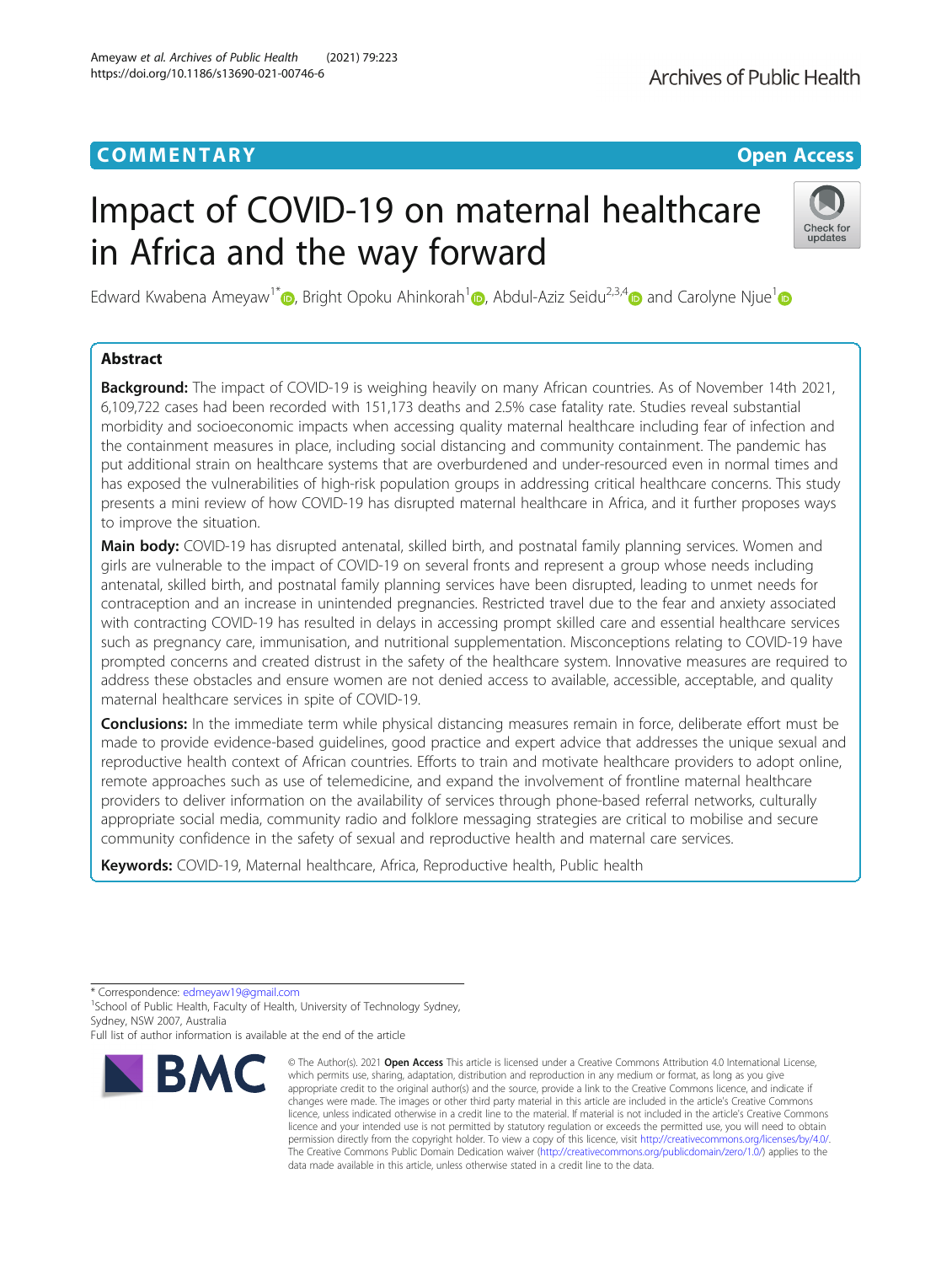#### Background

Although the novel coronavirus disease 2019 (COVID-19) has affected all continents, its impact varies and has been tied to the resilience levels of health systems [[1](#page-3-0)]. In the case of Africa, by November 14th 2021, 6,109,722 cases had been recorded, with 151,173 deaths and 2.5% case fatality rate [\[2](#page-3-0)]. Reproductive healthcare is one of the core aspects that has been severely threatened [\[3](#page-3-0)]. This is critical considering the limited utilisation of essential maternal health services due to pre-existing systemic barriers faced by African women in their quest to access antenatal care (ANC) [\[4](#page-3-0)], facility-based childbirth  $\overline{5}$  and family planning services  $\overline{6}$  $\overline{6}$  $\overline{6}$ . For instance, Adedokun and Yaya using Demographic and Health Survey (DHS) data from 31 African countries, noted that 13% of the women did not utilise ANC at all, whilst 35% utilised ANC services partially [[7\]](#page-3-0). Another study of 28 African countries based on DHS data revealed that facility-based childbirth ranges from 23% with an average of 66% [[8\]](#page-3-0). In terms of prevalence and maternal health impact of COVID-19 in Africa, the worst affected countries include South Africa, where a 3.4% rise in perinatal mortality and 5% decline in family planning services has occurred due to COVID-19 [\[9](#page-3-0)]. Others are Liberia, Uganda, Zambia, and the Democratic Republic of Congo [[10](#page-3-0)]. In spite of these, COVID-19 measures were instituted in a number of African countries such as South Africa [[11\]](#page-3-0), Kenya [[12\]](#page-4-0), Ghana [\[13\]](#page-4-0) and Africa at large [\[14](#page-4-0), [15\]](#page-4-0) have extensively focused on how to cushion the citizens from the downturns in earnings and other similar measures to revamp the economy. Workable interventions to sustain and potentially even improve the ailing reproductive health system have been largely omitted in COVID-19 measures in Africa [[16](#page-4-0), [17\]](#page-4-0). This affirms the prediction by the United Nations Population Fund (UNFPA) that during crises, reproductive health needs are likely to be overlooked [[17\]](#page-4-0).

Since Africa bears the greatest proportion of global maternal and newborn mortality, unintended pregnancies and unmet need for contraception [[18](#page-4-0), [19](#page-4-0)], more attention is required to determine the best way to offer these essential services, otherwise these maternal issues may be exacerbated further during the pandemic. This mini review, therefore, takes stock of the extent to which ANC, skilled birth and family planning services have been disrupted by COVID-19 in Africa. The review further shares innovative measures required to lessen the impact of COVID-19 on these indispensable maternal health services.

#### Main text

## How has COVID-19 impacted ANC services?

ANC has proven to be one of the most effective means of timely disease detection and treatment strategies during pregnancy. During ANC, pregnant women are introduced to the use of iron and folate supplements to control and treat anaemia, intermittent preventive treatment for malaria as well as immunisation against tetanus and tuberculosis, and detection of sexually transmitted infections (STIs) including HIV and AIDS to prevent mother to child transmission [[20](#page-4-0)]. In the wake of the COVID-19 pandemic, most of these essential health services for pregnant women have been delayed or shifted, while other women do not seek ANC services at all as found in Ethiopia [[21](#page-4-0)], Kenya [\[22\]](#page-4-0), Ghana [[23](#page-4-0)], Burkina Faso [[24](#page-4-0)], Uganda [[25](#page-4-0)], Nigeria [[26](#page-4-0)] and several other African countries [\[24,](#page-4-0) [27](#page-4-0)]. Pregnant women who become infected with COVID-19 are also likely to suffer from hypercoagulability [[28](#page-4-0), [29\]](#page-4-0), making ANC even more crucial for them.

In most cases, pregnancy is associated with a hypercoagulable state as infected women may be more susceptible to venous thromboembolism partly due to a decrease in exercise [\[30](#page-4-0), [31](#page-4-0)]. Based on these, providers of ANC should be meticulous while assessing their patients. Dashraath et al. [[30\]](#page-4-0) advocate that foetal growth restriction could be observed due to maternal hypoxia and that this highlights the need for at least one ultrasound foetal growth assessment post maternal COVID-19 recovery. Dashraath and colleagues further suggested that foetal kick counts can be utilised in place of nonstress tests. Blood pressure could also be measured at home [[30](#page-4-0)], while urine and blood tests could be conducted at nearby facilities whenever possible and reported to the treating obstetrician by phone [[31\]](#page-4-0).

## Effect of COVID-19 on skilled birth attendance in Africa

According to UNICEF [\[32\]](#page-4-0), the safest place for childbirth is a well-functioning health facility with the support of a skilled birth attendant. However, amid a global crisis such as COVID-19, many women may end up giving birth at home without appropriate support, particularly among those in rural parts of the continent [\[33](#page-4-0)]. This is more critical considering the pre-existing low skilled birth attendance in Africa relative to other regions [\[34](#page-4-0)]. Learning from the experience of the Ebola virus in Africa, a study of the virus estimated that during the outbreak, facility delivery with skilled birth attendance reduced by 8% points [\[35](#page-4-0)]. Possible reasons for the reductions were that there were fears of contracting the Ebola virus at health facilities, distrust of the health system and rumours about the source of the disease [\[35](#page-4-0)].

Similar reports have emerged across the African continent within this era of COVID-19. For instance, in Burundi, childbirth with skilled birth attendants reduced from 30,826 to 4,749 (i.e. 85%) in April 2020 compared with April 2019 [[36\]](#page-4-0). In Ghana, a pregnant woman died at a hospital after healthcare providers abandoned her due to fear of contracting COVID-19 [\[37](#page-4-0)]. Moreover,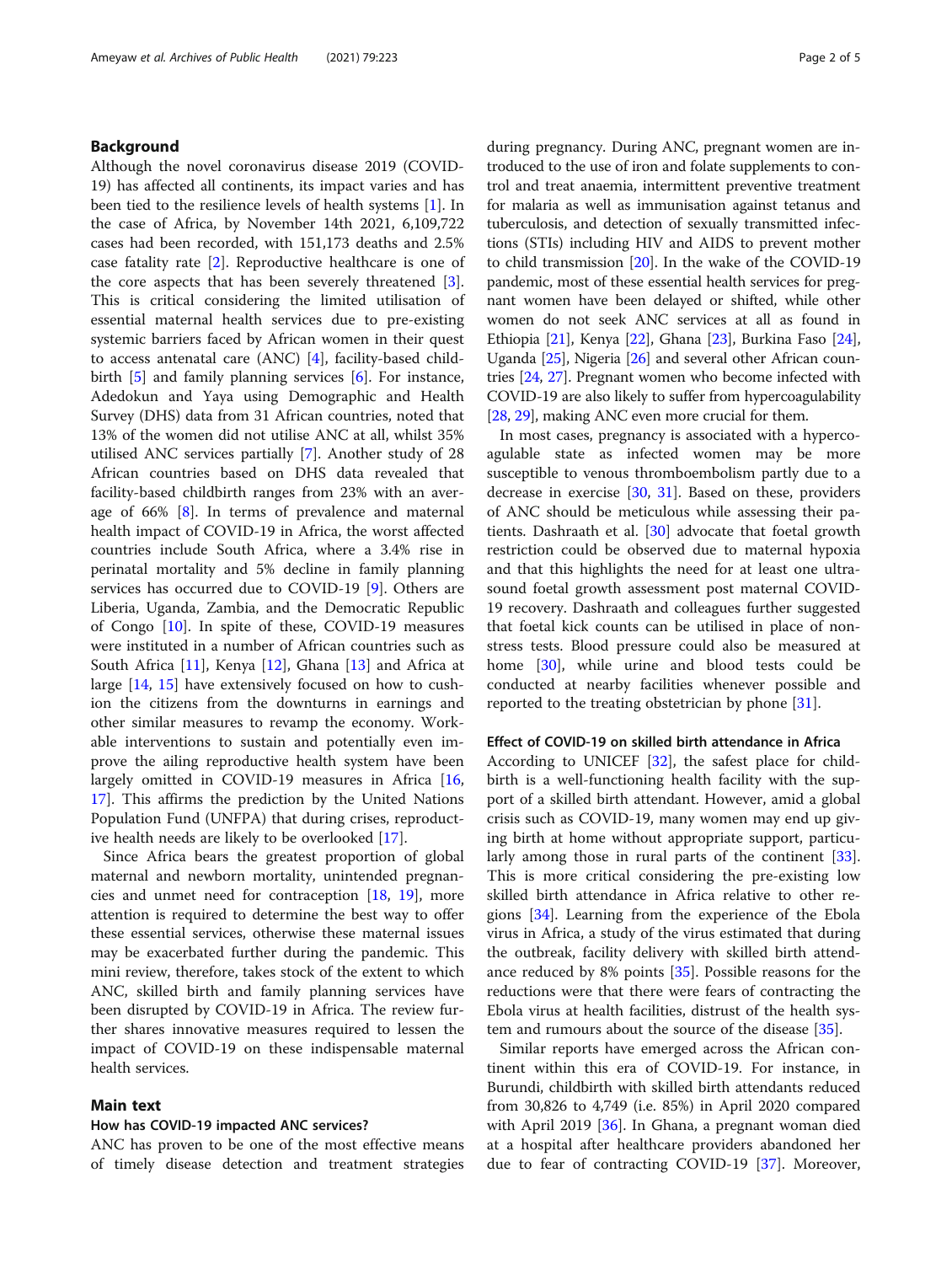substantial variation exists with respect to challenges faced by women in accessing skilled birth across Africa. In the case of South Africa [[38](#page-4-0)] and Senegal [[39\]](#page-4-0), the disparity between the rich and the poor is phenomenal, while, for some other countries such as Ghana [\[40](#page-4-0)], Nigeria [\[41](#page-4-0)] and Tanzania [\[42](#page-4-0)], transportation challenges dominate.

## COVID-19 and postnatal care services, including family planning in Africa

The post-partum period is one of the most crucial times in the lives of women and newborns [\[43](#page-4-0), [44](#page-4-0)]. This is the period where a woman's need for family planning services is greatest as well as child welfare services including immunisation against childhood killer diseases [\[45](#page-4-0)]. The World Health Organisation (WHO) indicates that more than 90% of post-partum women want to delay or avoid another pregnancy, yet two-thirds are not using contraception. Evidence suggests that an earlier outbreak of Ebola led to a drop in the delivery of postnatal care services including family planning in Sierra Leone and Liberia [\[46\]](#page-4-0). Another major impact is the stock-outs of contraceptives in terms of supply. The UNFPA has indicated that due to COVID-19, about 46 countries that usually receive contraceptive support will experience a decline in the supply of major contraceptives such as implants, IUDs, condoms and oral contraceptives pills [\[47](#page-4-0)]. The Guttmacher Institute has also stated that if the current situation persists, there will be around a 10% decline in contraceptive usage due to stock-outs, unavailable providers and closed clinics. This will also contribute to about 48 million women having an unmet need for contraception, leading to about 15.4 million unintended pregnancies, which could further lead to 1.7 million obstetric complications [[48](#page-4-0)]. This will work against the efforts made to improve maternal healthcare, especially in the fight against maternal mortality [\[49](#page-4-0)]. The African continent would eventually bear the greatest social and economic burden, as about one in five women on the continent have an unmet need for family planning [[50\]](#page-4-0).

#### The way forward

The African countries require context-appropriate and unique approaches to augment sexual and reproductive healthcare during the COVID-19 crisis. Governments of African countries that may plan a lockdown in the case of a second wave should create routine public awareness about the importance of maternal health services. This may include strengthening media coverage to motivate mothers to access sexual and reproductive health services with all precautionary measures in place. This can be complemented by the promotion of online antenatal, postnatal, and family planning services. For instance,

group/individual sessions via online platforms, static web resources, emails, support groups, telehealth or mobile phone appointments may be useful. To meet the needs of both literate and illiterate women, communitybased information centres can also be used as a mode of education.

Additionally, efforts should be made to train and motivate community health volunteers to encourage and equip them to perform home visits, provide counselling and identify mothers who require specialised care. This could be enhanced through streamlined referral to the next level of healthcare and practical guidelines, stringent supervision and monitoring to ensure the continuity of such efforts.

Governments of African countries need to reinforce their commitments towards achieving herd immunity for their citizenry by stepping up safe and effective vaccine procurement efforts. Thus, there is the need to secure adequate quantities of COVID-19 vaccines through COVAX and strengthen COVID-19 vaccine campaigns/ education to enhance the people's confidence in vaccination campaigns and eschew fake news in circulation about the vaccine.

Health facilities should also ensure that core sexual and reproductive health services such as antenatal, delivery, postnatal and family planning services are available and accessible to all women throughout the COVID-19 season. However, these services should be delivered in strict adherence to all COVID-19 protocols sanctioned by the WHO, including social distancing and wearing of nose masks [[51](#page-4-0)]. Further, a limited number of women could be scheduled for maternal health services at a specified time to reduce the chances of overcrowding at the health facilities. Cost of testing could be made free across African countries where governments can absorb, not only in public health facilities but in the private sector, to increase uptake and early treatment for women. As a number of African countries are struggling to get adequate COVID-19 vaccines [\[52](#page-4-0)], there is the need to ensure that pregnant women, as a priority population, are early recipients during the vaccines' rollout and distribution.

In strengthening the resilience of maternal and child health service delivery, unwavering political commitment is required from African governments. Specifically, there is the need to disaggregate maternal healthcare challenges exacerbated by COVID-19 from the potential new challenges resulting from the pandemic and advance feasible strategies to tackle them whilst prioritising the country's capacity and contextual circumstances.

A preliminary analysis by the WHO in 28 African countries indicates that several African countries are instituting measures to assuage the impact of COVID-19 on reproductive health [\[53](#page-4-0)]. These measures comprise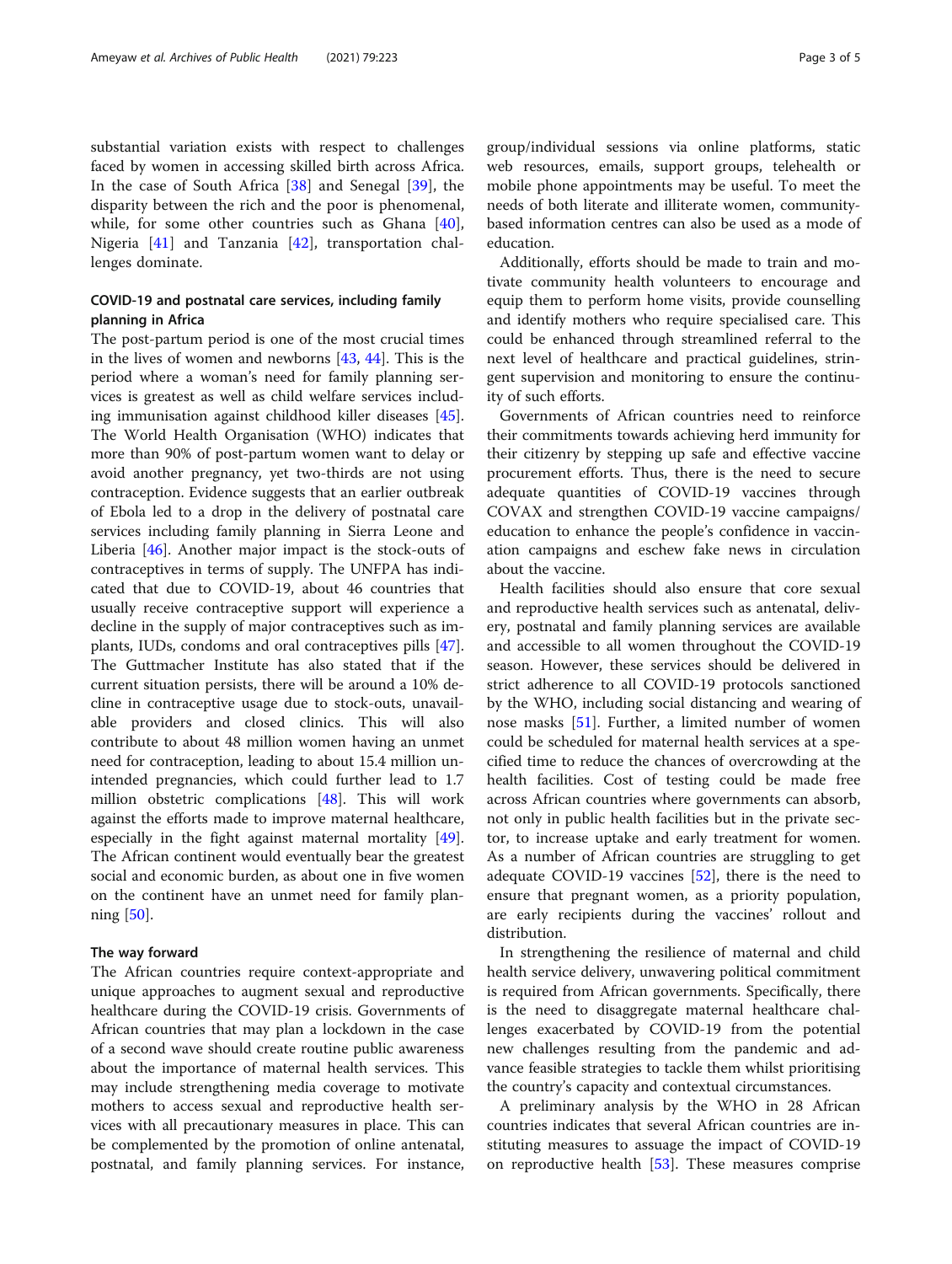<span id="page-3-0"></span>the provision of mobile family planning services, reorganizing antenatal care services and provision of personal protective equipment to minimize COVID infection, selfcare options for oral and injectable contraceptives, as well as public-private partnerships to offer contraceptives and other essential family planning commodities. These countries include Cote d'Ivoire, the Democratic Republic of the Congo, Seychelles, Eswatini, Mali, South Africa and Senegal [\[53\]](#page-4-0). With these measures, it is anticipated that the current and potential impacts of COVID-19 on maternal health will decline to the barest minimum.

#### Conclusions

This mini review has reflected on how COVID-19 has affected three reproductive health services: antenatal care, skilled birth and postnatal care in Africa. The review shows that COVID-19 has immensely affected reproductive health services adversely in Africa since its penetration of the continent.

A united front is required from governments and all stakeholders in Africa to institute and advocate fit-forpurpose measures to save maternal and newborn lives. Some key strategies worth instituting include encouraging healthcare providers to adopt innovative and technological approaches to administer all services that can be offered remotely, promote the standard of care improvements and contribute to the co-design of public health messaging to dispel fears in communities. Further methods include working to mitigate risk factors to avoid disrupted access to maternal healthcare.

Considering that some healthcare providers have been able to abandon pregnant women to the point of death, much more sensitisation is required to inspire compassion, empathy and professionalism in frontline maternal healthcare providers so that they can offer professional and humanised services amid the COVID-19 pandemic. Although countries across the continent share some similarities, it is worth mentioning that specific contextual and country-level characteristics of women seeking reproductive health services must be prioritised to have fit for purpose and contextually relevant reproductive health care models for the varied populace.

#### Abbreviations

AIDS: Acquired Immunodeficiency syndrome; ANC: Antenatal care; COVID-19: Coronavirus 2019; HIV: Human Immuno-deficiency virus; IUD: Intrauterine device; SRH: Sexual and reproductive health; UNFPA: United Nations Population Fund; UNICEF: United Nations Children's Fund; WHO: World Health Organisation

#### Acknowledgements

Not applicable.

#### Authors' contributions

EKA, BOA, AAS & CN contributed to the conceptualisation and drafting of the review. All authors reviewed and approved the final version of the manuscript.

#### Funding

No funding was received for this study.

Availability of data and materials Not applicable.

#### **Declarations**

Ethics approval and consent to participate Not applicable.

#### Consent for publication Not applicable.

# Competing interests

We have no competing interests.

#### Author details

<sup>1</sup>School of Public Health, Faculty of Health, University of Technology Sydney, Sydney, NSW 2007, Australia. <sup>2</sup> Department of Estate Management, Takoradi Technical University, P.O.Box 256, Takoradi, Ghana. <sup>3</sup>Centre for Gender and Advocacy, Takoradi Technical University, P.O.Box 256, Takoradi, Ghana. 4 College of Public Health, Medical and Veterinary Sciences, James Cook University, Townsville, Queensland, Australia.

#### Received: 18 January 2021 Accepted: 20 November 2021 Published online: 10 December 2021

#### References

- 1. Hellowell M, Myburgh A, Sjoblom MC, Gurazada S, Clarke D. How COVID-19 (coronavirus) affects private health care providers in developing countries. 2020. Retrieved from [https://blogs.worldbank.org/health/how-covid-19](https://blogs.worldbank.org/health/how-covid-19-coronavirus-affects-private-health-care-providers-developing-countries) [coronavirus-affects-private-health-care-providers-developing-countries](https://blogs.worldbank.org/health/how-covid-19-coronavirus-affects-private-health-care-providers-developing-countries) on July 16, 2020.
- 2. WHO. Outbreaks and Emergencies Bulletin, Week 46: 08 14 November 2021. 2021. Retrieved from [https://www.afro.who.int/health-topics/corona](https://www.afro.who.int/health-topics/coronavirus-covid-19) [virus-covid-19](https://www.afro.who.int/health-topics/coronavirus-covid-19) on November 17th 2021.
- 3. World Health Organisation [WHO]. WHO concerned over COVID-19 impact on women, girls in Africa. 2020. Retrieved from [http://](http://penplusbytes.org/who-concerned-over-covid-19-impact-on-women-girls-in-africa/) [penplusbytes.org/who-concerned-over-covid-19-impact-on-women-girls](http://penplusbytes.org/who-concerned-over-covid-19-impact-on-women-girls-in-africa/)[in-africa/](http://penplusbytes.org/who-concerned-over-covid-19-impact-on-women-girls-in-africa/) on July 16, 2020.
- 4. Yadufashije D, Sangano GB, Samuel R. Barriers to antenatal care services seeking in Africa. George Bahati and Samuel, Rebero, Barriers to antenatal care services seeking in Africa (September 8, 2017). 2017.
- 5. Yaya S, Bishwajit G, Uthman OA, Amouzou A. Why some women fail to give birth at health facilities: a comparative study between Ethiopia and Nigeria. PLoS One. 2018;13(5):e0196896.
- 6. WHO. Maternal Health; 2020. Retrieved from [https://www.afro.who.int/hea](https://www.afro.who.int/health-topics/maternal-health) [lth-topics/maternal-health](https://www.afro.who.int/health-topics/maternal-health) on July 17, 2020.
- 7. Adedokun ST, Yaya S. Correlates of antenatal care utilization among women of reproductive age in sub-Saharan Africa: evidence from multinomial analysis of demographic and health surveys (2010–2018) from 31 countries. Arch Public Health. 2020;78:134.
- 8. Adde KS, Dickson KS, Amu H. Prevalence and determinants of the place of delivery among reproductive age women in sub–Saharan Africa. PLoS ONE. 2020;15(12):e0244875.
- 9. Clinton Health Access Initiative. Policy brief: maternal, neonatal lessons from the first and second waves of COVID-19 in South Africa. 2021. Retrieved from [https://www.clintonhealthaccess.org/policy-brief-maternal-neonatal](https://www.clintonhealthaccess.org/policy-brief-maternal-neonatal-lessons-from-the-first-and-second-waves-of-covid-19-in-south-africa/#_ftnref1)[lessons-from-the-first-and-second-waves-of-covid-19-in-south-africa/](https://www.clintonhealthaccess.org/policy-brief-maternal-neonatal-lessons-from-the-first-and-second-waves-of-covid-19-in-south-africa/#_ftnref1) [#\\_ftnref1](https://www.clintonhealthaccess.org/policy-brief-maternal-neonatal-lessons-from-the-first-and-second-waves-of-covid-19-in-south-africa/#_ftnref1) on 5th July, 2021.
- 10. Africa CDC. Outbreak brief #76: Coronavirus disease 2019 (COVID-19) pandemic. 2021. Retrieved from [https://africacdc.org/download/outbreak](https://africacdc.org/download/outbreak-brief-76-coronavirus-disease-2019-covid-19-pandemic/)[brief-76-coronavirus-disease-2019-covid-19-pandemic/](https://africacdc.org/download/outbreak-brief-76-coronavirus-disease-2019-covid-19-pandemic/) on July 5, 2021.
- 11. Government of South Africa. The South African economic reconstruction and recovery plan. 2020. Retrieved from [https://www.](https://www.google.com/url?sa=t&rct=j&q=&esrc=s&source=web&cd=&cad=rja&uact=8&ved=2ahUKEwiBoKjhk_ztAhVMZMAKHaU3AY44FBAWMAB6BAgBEAI&url=https%3A%2F%2Fwww.gov.za%2Fsites%2Fdefault%2Ffiles%2Fgcis_document%2F202010%2Fsouth-african-economic-reconstruction-and-recovery-plan.pdf&usg=AOvVaw1CbHThWw5zM2OmdCKTxLLP) [google.com/url?sa=t&rct=j&q=&esrc=s&source=web&cd=&cad=rja&uact=](https://www.google.com/url?sa=t&rct=j&q=&esrc=s&source=web&cd=&cad=rja&uact=8&ved=2ahUKEwiBoKjhk_ztAhVMZMAKHaU3AY44FBAWMAB6BAgBEAI&url=https%3A%2F%2Fwww.gov.za%2Fsites%2Fdefault%2Ffiles%2Fgcis_document%2F202010%2Fsouth-african-economic-reconstruction-and-recovery-plan.pdf&usg=AOvVaw1CbHThWw5zM2OmdCKTxLLP) [8&ved=2ahUKEwiBoKjhk\\_ztAhVMZMAKHaU3AY44FBAWMAB6BAgBEA](https://www.google.com/url?sa=t&rct=j&q=&esrc=s&source=web&cd=&cad=rja&uact=8&ved=2ahUKEwiBoKjhk_ztAhVMZMAKHaU3AY44FBAWMAB6BAgBEAI&url=https%3A%2F%2Fwww.gov.za%2Fsites%2Fdefault%2Ffiles%2Fgcis_document%2F202010%2Fsouth-african-economic-reconstruction-and-recovery-plan.pdf&usg=AOvVaw1CbHThWw5zM2OmdCKTxLLP) [I&url=https%3A%2F%2Fwww.gov.za%2Fsites%2Fdefault%2Ffiles%2Fgcis\\_](https://www.google.com/url?sa=t&rct=j&q=&esrc=s&source=web&cd=&cad=rja&uact=8&ved=2ahUKEwiBoKjhk_ztAhVMZMAKHaU3AY44FBAWMAB6BAgBEAI&url=https%3A%2F%2Fwww.gov.za%2Fsites%2Fdefault%2Ffiles%2Fgcis_document%2F202010%2Fsouth-african-economic-reconstruction-and-recovery-plan.pdf&usg=AOvVaw1CbHThWw5zM2OmdCKTxLLP) [document%2F202010%2Fsouth-african-economic-reconstruction-and-](https://www.google.com/url?sa=t&rct=j&q=&esrc=s&source=web&cd=&cad=rja&uact=8&ved=2ahUKEwiBoKjhk_ztAhVMZMAKHaU3AY44FBAWMAB6BAgBEAI&url=https%3A%2F%2Fwww.gov.za%2Fsites%2Fdefault%2Ffiles%2Fgcis_document%2F202010%2Fsouth-african-economic-reconstruction-and-recovery-plan.pdf&usg=AOvVaw1CbHThWw5zM2OmdCKTxLLP)